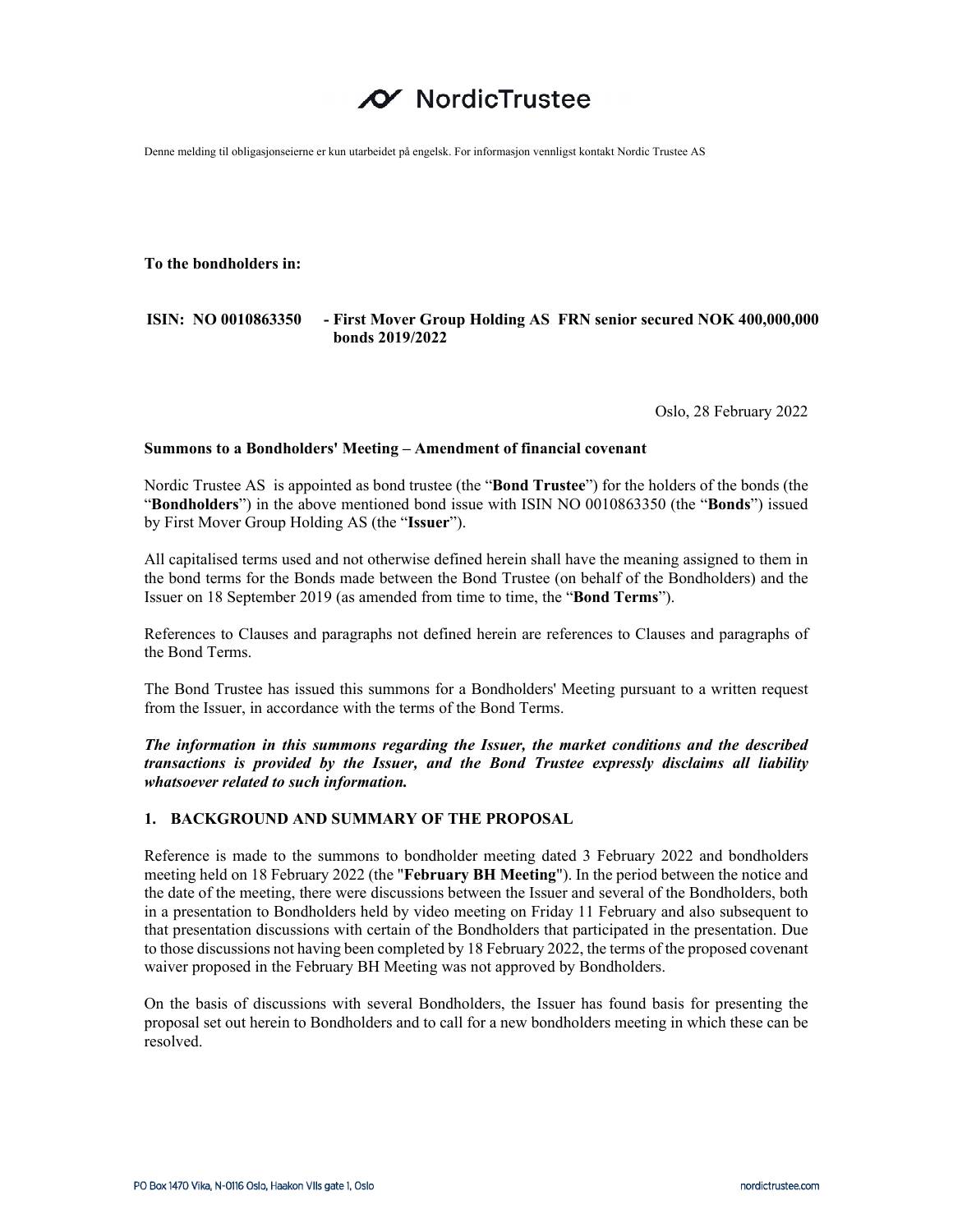The Issuer and its Subsidiaries (the "**Group**") is a leading Nordic group providing tenant advisory, business relocation- and assembly services. The Group has operations in Norway, Sweden, Denmark, and Germany. Norway represents the main hub of operation and is where the headquarter is located. The Group's operation involves approximately 400 full time employees, whilst additional personnel is hired-in on in periods of high activity.

The services provided by the Group are directly linked to how people use their office- and workspace. Since the COVID19 pandemic outbreak in March 2020, the alternating stages of society lockdowns have affected the demand for the Group's services. The Group has been able to navigate this highly uncertain period with less loss of revenue than expected. The Group's gross revenue in 2021 was approx. NOK 434 million, which is 3.5% less than our 2020 record pro forma revenues of NOK 450 million.

Profitability and cash flow have been further weakened during 2021. Key drivers in the profitability erosion include higher production costs resulting from the "stop-go" nature of Covid restrictions and our inability to reduce costs in sync with output demands, and also that we in addition to the challenges directly related to operating in a Covid economy have not been able to successfully integrate acquired foreign companies in the intended manner, increasing costs and cash burn in these entities.

In early stages of the pandemic outbreak, flexible governmental arrangements for temporary lay-off, enabled the Group's largest cost element, salary, to become sufficiently variable to allow an effective adaption to a volatile demand.

Today, two years into the pandemic, the financial situation for the Group is therefore as a result of our weakened profitability and cash flow under pressure. Our ambitious growth strategy is suffering from lack of further investments and limited capacity to execute the implementation strategy.

The following section describes the status in more detail country by country.

*Norway, representing 70% of the Group's revenue – First Mover Group Norway and Realia:* Despite the additional adverse impact on revenue caused by the Norwegian lockdown in December 2021 and January 2022, our prospects for our Norwegian operations are positive. The Norwegian companies have delivered and are expected to deliver relatively stable revenues. The number of frame agreements are increasing, we witness solid scores on questionaries among employees and customers and growing focus amongst our customers on their workplace investments. Cost levels in 2021 have in many areas come down as a result of last years' cost-cutting programs.

Coming out of the lock-down in June 2021, we experienced pressure to secure operative resources which forced us to book hired crew for longer period in advance and for longer periods to position us for an expected peak activity in Q4 2021. When this activity peak did not occur, which appeared to be driven in all material respects by the uncertainty arising from the Omicron mutation of Covid then the severe Covid-induced restrictions imposed by Norwegian authorities, we were hit both by a loss of revenue vs. projections and a fixed cost level in particularly for Q4 2021 which was substantially higher than the underlying operations required. The lock-down in December also affected our tenant advisory division, pushing several projects into 2022. These effects contributed to materially worsen Q4 2021 performance vs. our projections.

The Group's position as the dominating provider of Business relocation services is under some pressure with new players taking market shares by pricing themselves low and hence pushing prices down. This development was expected, and the Group is well positioned to face new entrants with our advanced service offering, high level of operational quality as well as scale of economy. We are, however, in the process of reorganizing the Norwegian operative organization, using our best performing teams as template. This will enable a leaner management and smaller teams that we expect will operate more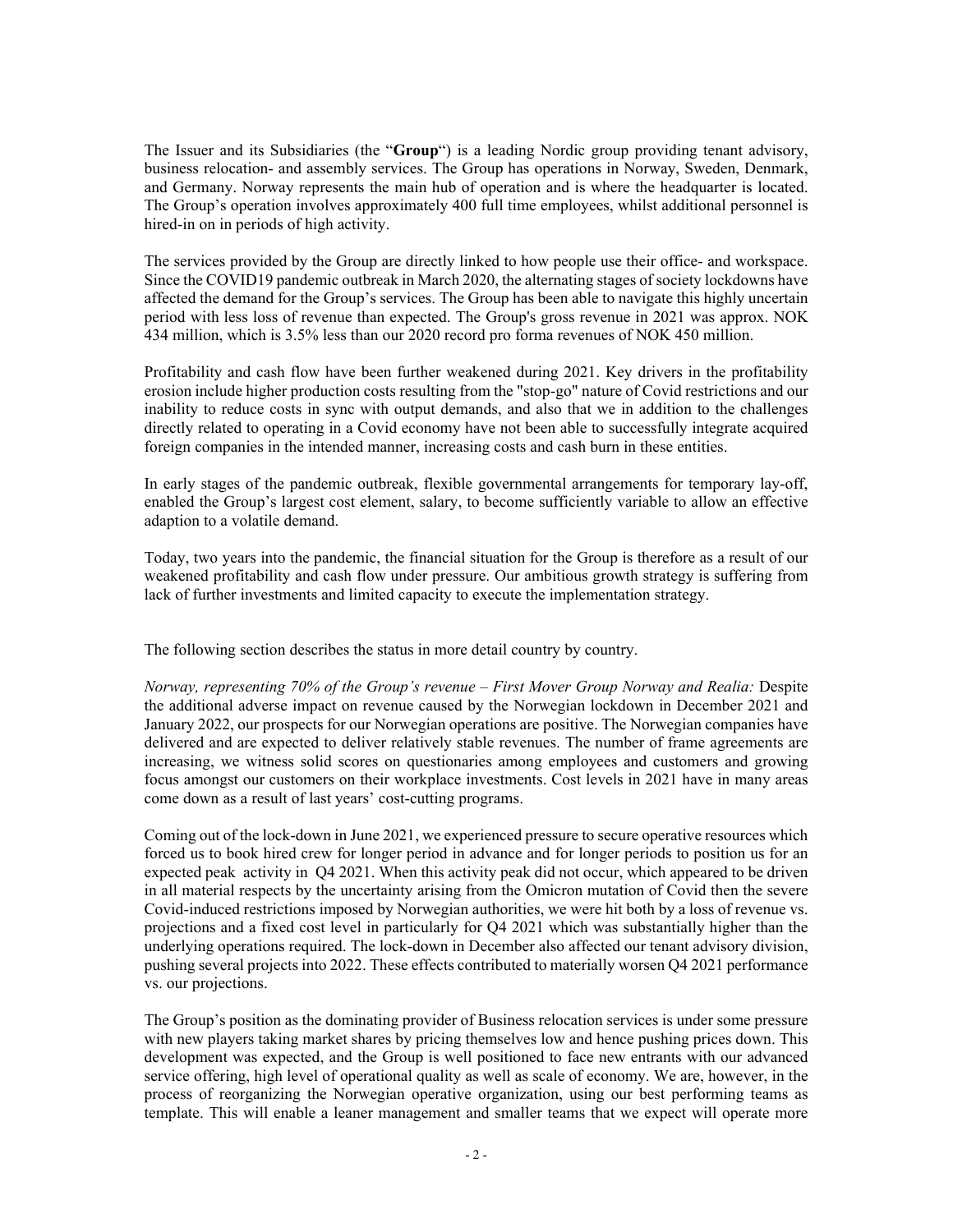efficiently. On the advisory side we see increased awareness and competition from companies with primary focus in real estate transactions and/or property management. With our strong client base, large knowledgebase of experience and cost-efficient solutions, we believe the Group is well positioned towards any known competitors.

*Sweden, representing 15% of the Group's revenue – First Mover Group Sweden, Søder Statsbud, Move4U and Resultat Prosjektledning:* Sweden has experienced less restrictive lockdowns in Q4 2021 compared to Norway. Despite a limited degree of restrictions in Sweden, we have unfortunately not been able to recover the revenue from levels pre-COVID19. A combination of low market share on the "high-quality" relocation projects, limited number of frame agreements and several assembly and logistic projects with too low margins, made the profitability exposed in a downturn. With a management company on top, the Group invested in a setup to handle further growth from M&A, but with a stagnation of this strategy due to the pandemic and weak returns in the existing portfolio companies, the operations in Sweden were sub scale for this setup.

Despite several attempts to restructure the Swedish business, the Group concluded that the most appropriate and effective course of action was for Søder Statsbud to file for bankruptcy on 13 January 2022. In addition to Søder Stadsbud ceasing its operations, the Group is closing down all activity in our management company in Sweden, FMG Sweden AB. These measures will represent a material reduction of the Group´s loss-making operations in Sweden and thereby contribute to the strengthening of the Group´s cash flow. The two companies represented ~40% of the revenue in Sweden but close to 80% of the losses of the Swedish operations. Costs related to these processes will mainly be reflected in the accounts for Q1 2022. The Group undertakes an impairment of approximately 10mNOK on our residual goodwill on Søder Statsbud as well as a reduction on goodwill in the two remaining companies in Sweden. The effect on equity of the latter being reduced by simultaneously reduction of future earn outs in the balance sheet.

To the extent possible, key clients and ongoing projects will be served from our remaining companies in Sweden. Move4U can operate in both Gothenburg and Stockholm through use of local partners.

The Swedish operation is expected to deliver a zero to slightly positive EBITDA in 2022. The further development of our Swedish operations will be considered as part in the Group's larger strategic discussion on the way going forward.

*Denmark, representing 14% of the Group's revenue – First Mover Group Denmark:* As of mid-January 2022, we experience limited effects of COVID19 lock downs on day to day operations and with effect going forward. FMG Denmark experienced a turbulent year in 2021. Several effects from 2020 hit the company in 2021, including corporate acquisition vs carveout related issues, a sudden need for relocation from both premises of operation, a claim from a damaged robot suffered under transport as well as implementation of a new accounting and CRM system. In spite of a challenging operational situation, the company has managed to retain a solid revenue-base and attract new clients, win large frame agreements and increase their portion of advisory services. Q1 2022 is characterized by a number of quality relocation projects.

Despite With the revenue FMG Denmark experienced in 2021, it was not able to deliver a profitable operation. Efforts to implement the Norwegian service offering is constantly challenged by travel restrictions, limited capacity from head office and lack of capital available for investments needed. Denmark is therefore under evaluation in the Group's strategic roadmap going forward.

*Germany, representing 1% of the Group's revenue:* The small operation is developing according to plan and is starting to secure a solid foothold in the region around Dusseldorf. Several large relocation projects are in execution phase in Q1 2021. We have, however, reduced our growth ambitions in Germany to reflect the Group's liquidity situation and our need to focus on improving short term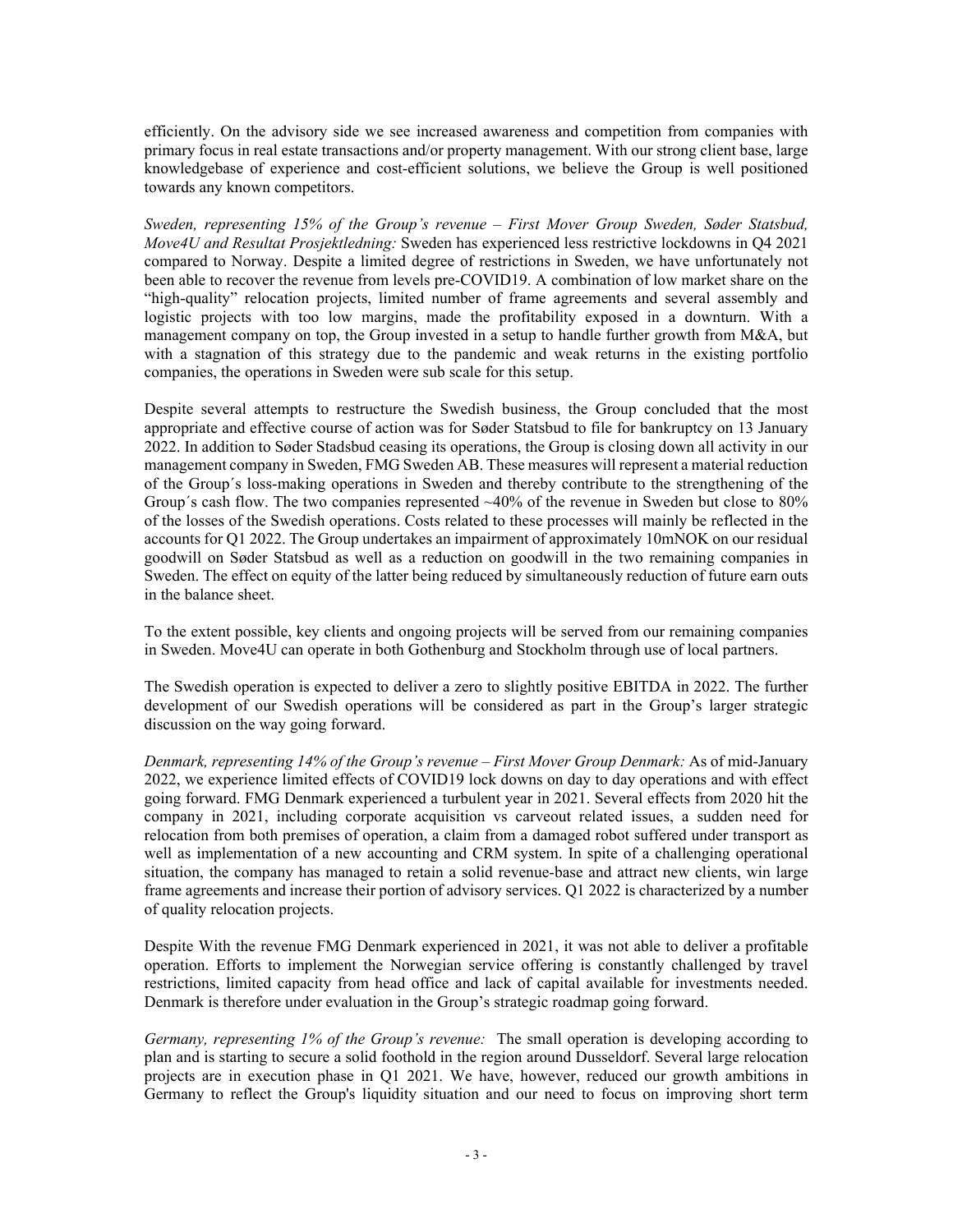profitability and cash flow for the Group as a whole. The position in Germany is also a part to be considered in the Group's updated strategy.

In summary - we believe that the Group's core business in Norway is sound, and despite temporary slow months due to society lock downs, that the Norwegian business is expected to generate increased revenue in 2022 vs. 2021, and with a targeted EBITDA margin of up to 10%.

Based on experiences from last years' foreign operations, the Group will update its strategy, including our international expansion plans in light of the of the measures now taken to reduce costs in Sweden in particular. In general, where the Group believes it within a reasonable timeframe is not able to either replicate the Norwegian concept, or secure a leading market position, we will seek to exit the position.

Liquidity has been a key element to control during the pandemic and preservation of liquidity has and will continue to have top priority. Through 2020 the Group increased available liquidity through costcutting programmes and working capital management. Through 2021 the liquidity has been reduced and the Group is working to strengthen the liquidity buffer to reduce overall stress on the organization that results from tight liquidity management. The Group's efforts to secure new equity is ongoing.

With a recovery from reduced COVID-19 restrictions in Norway and effective measures applied abroad, we expect the Group to return to profitability from Q2 2022. With the upcoming maturity of the bond issue in Q3 2022, the return of the Group to profitability and with stable positive cash flows is a key objective of the management.

Based on the consolidated cash balance by year end 2021, the Issuer expect to be able to pay its interest going forward and to see a material improvement in the EBITDA as restrictions ease and we return to an environment with less operational uncertainty especially on the cost side.

However, the revenue and EBITDA shortfall caused by COVID-19 and as further described above, means that the Issuer will be in breach with the Leverage Ratio covenant for Q4 2021 and will need a temporary waiver of the covenant.

Reference is made to the newly released Q4 2021 report which describes the development over the last quarter in 2021 and sums up the financial figures of the year.

# **2. THE PROPOSAL**

Based on the above, the Issuer propose that the Bondholders pass the following resolution (the "**Proposal**"):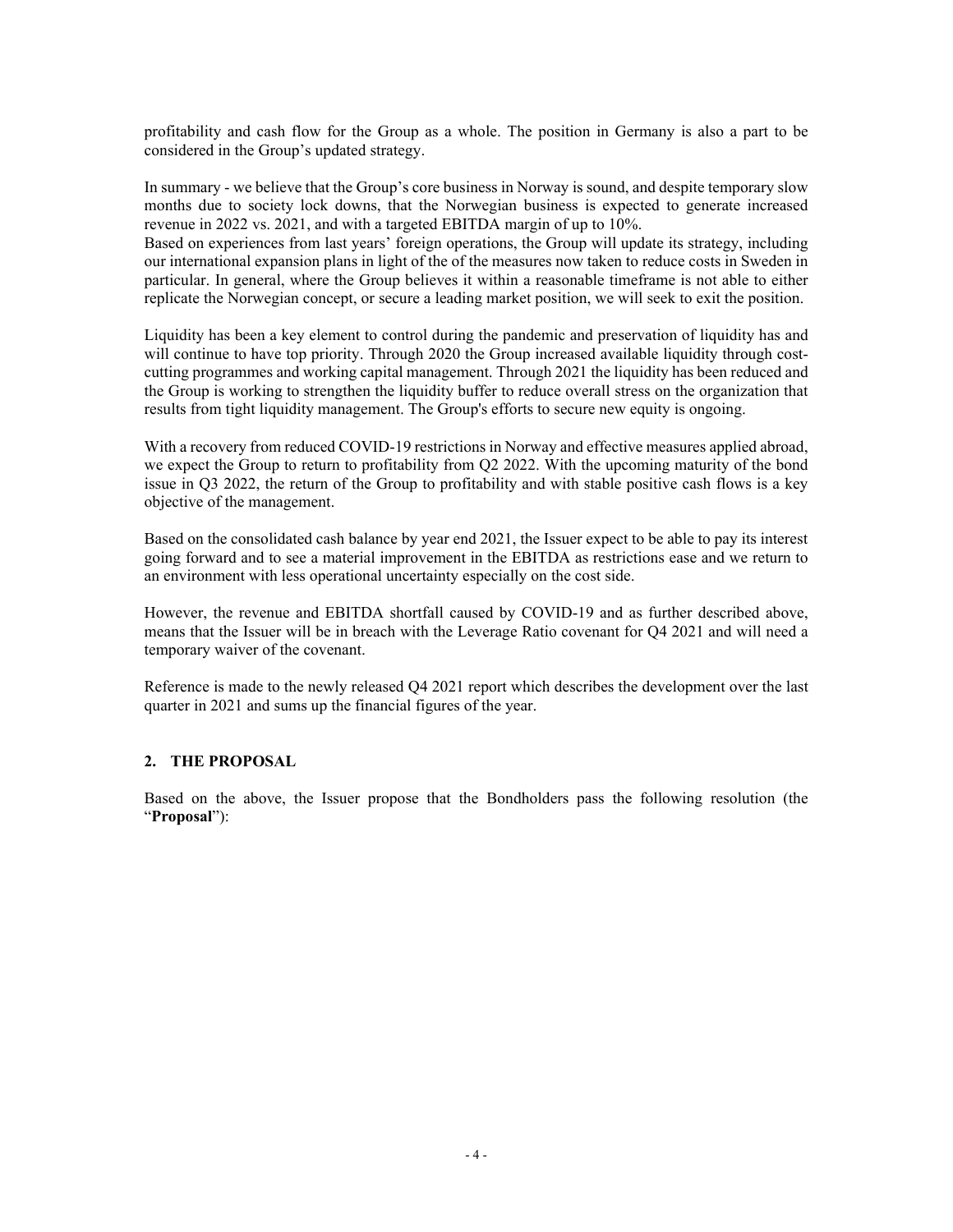Financial Covenant Waiver

The Bondholders waive the Leverage Ratio covenant set out in Clause 13.19 (a) for the Relevant Period ending on 31 December 2021 and 31 March 2022 (the "**Waiver**"), effective immediately and until end 30 April 2022, subject to the following:

- A) From 15 March 2022 and until the Bondholders in a Bondholder Meeting to be held no later than 30 April 2022 have approved the Recovery Plan (as defined below), no Subsequent Release is permitted without the prior written consent of the Bond Trustee;
- B) Issuer shall by 31 March 2022 present the Bondholders with a draft Recovery Plan for review;
- (a) The Issuer shall then provide summons for a Bondholders Meeting to be held as soon as practically possible and no later than 30 April 2022 to resolve the following:
	- (i) the approval by Bondholders of the Recovery Plan;
	- (ii) the approval by Bondholders of such amendments to the Bond Terms reflecting the financial outlook of the Group as described in the Recovery Plan; and
	- (iii) the approval by Bondholders of an independent board member to be proposed by the Issuer and to be elected to the Issuer's board of directors with effect no later than 15 May 2022.

For the purposes of the above, the "**Recovery Plan**" means a 5 year business plan developed by the Issuer together with its third-party advisors which shall describe the steps to be taken by the Issuer to return the Issuer to EBITDA profitability and in compliance with amended Bond Terms to be agreed, including profit and loss statement, balance sheet (including any proposed new equity to be invested) and cash flow statement with quarterly figures.

If the Recovery Plan is approved by the Bondholders Meeting by latest 30 April 2022, the Waiver concerning the periods ending the 31 Dec. 2021 and 30 March 2022 is no longer conditional and is permanent. If the Recovery plan has not been approved by the Bondholders Meeting by latest 30 April 2022, the Waiver is void and the Issuer is then again deemed to be in breach of the Leverage Ratio covenant.

Other than the waivers and amendments contemplated by the Proposal, the terms and conditions of the Bond Terms will remain unchanged and continue to apply in their existing form.

The Issuer does not request a waiver from the requirement to obtain a Minimum Liquidity as described in Clause 13.19, subparagraph a), item ii), of the Bond Terms (Financial Covenants).

#### **3. AMENDMENT FEE**

In consideration of approving the Proposal, the Issuer offers to pay to the Bondholders a one-time amendment fee (the "**Amendment Fee**") of 0.25% (flat) of the Nominal Value of the Bonds. Payment of the Amendment Fee will be subject to the approval of the Proposal by the Bondholders' Meeting. The Amendment Fee will be payable 10 (ten) Business Days after the date when the Bondholders' Meeting approves the Proposal with record date 2 (two) Business Days before such payment.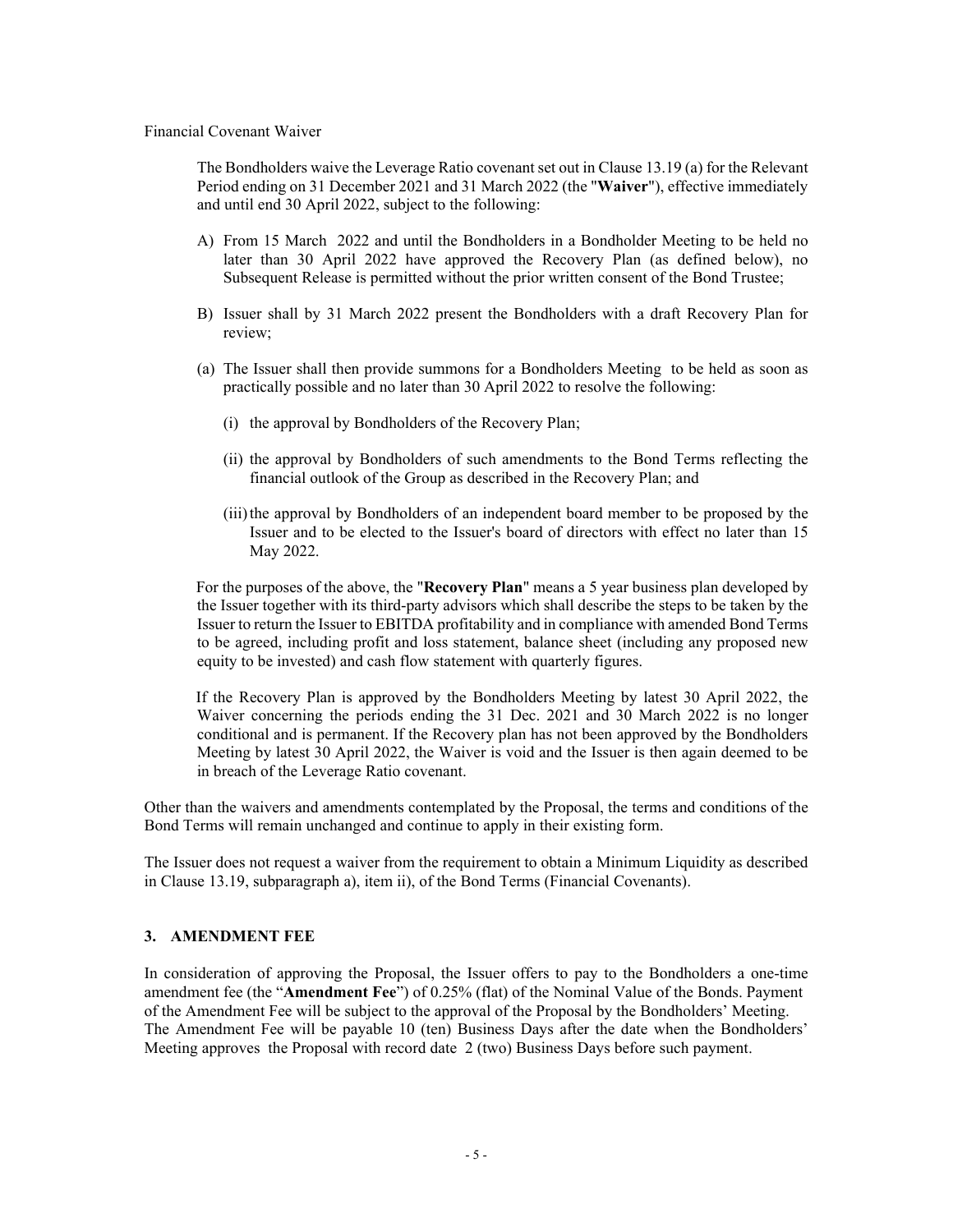## **4. PRE-ACCEPTANCE**

The Issuer has informed that the Proposal as described in section 2 and the Amendment Fee as described in section 3, have support from a group of Bondholders controlling above 30% of the Outstanding Bonds. All Bondholders are however encouraged to vote on the proposal, to ensure a valid resolution that will enable the process as described in this summons, to move forward.

# **5. COMPANY UPDATE**

For access to the latest reports and other recent publications of the Issuer, please consult the Group's website www.firstmovergroup.no .

# **6. EVALUATION OF THE PROPOSAL**

The Issuer emphasizes that the occurrence of an Event of Default that remains unresolved between the Issuer and the Bondholders could adversely affect the Group's ability to conduct its day-to-day operations in an already challenging environment, and could in the Issuers view be to the detrimental effect of all stakeholders. We therefore kindly request your support for the Proposal whilst we continue to develop a plan for the way forward to be presented as soon as possible.

If Bondholders require any further details on the Proposal or other information contained in this summons, they should contact the Issuer through the following contacts:

Tore Martinsen Chief Executive Officer, First Mover Group Mobile: +47 970 36 218 tore@relokator.no

Øystein Leivestad Chief Financial Officer, First Mover Group Mobile: +47 93 88 23 03 oystein.leivestad@firstmovergroup.no

For further questions to the Bond Trustee, please contact: Vivian Trøsch Email: trosch@nordictrustee.com Telephone: +47 919 12 595

# **5. NON-RELIANCE**

The request is put forward to the Bondholders without further evaluation or recommendations from the Bond Trustee. Nothing herein shall constitute a recommendation to the Bondholders by the Bond Trustee.

The Bondholders must independently evaluate whether the proposed changes are acceptable and vote accordingly. It is recommended that the Bondholders seek counsel from their legal, financial and tax advisors regarding the effect of the Proposal.

## **7. SUMMONS FOR BONDHOLDERS' MEETING**

To enable the Issuer to conduct the proposed changes of the Bond Terms, the Issuer has requested the Bond Trustee to summon a Bondholders' Meeting to consider the approval of the Proposal.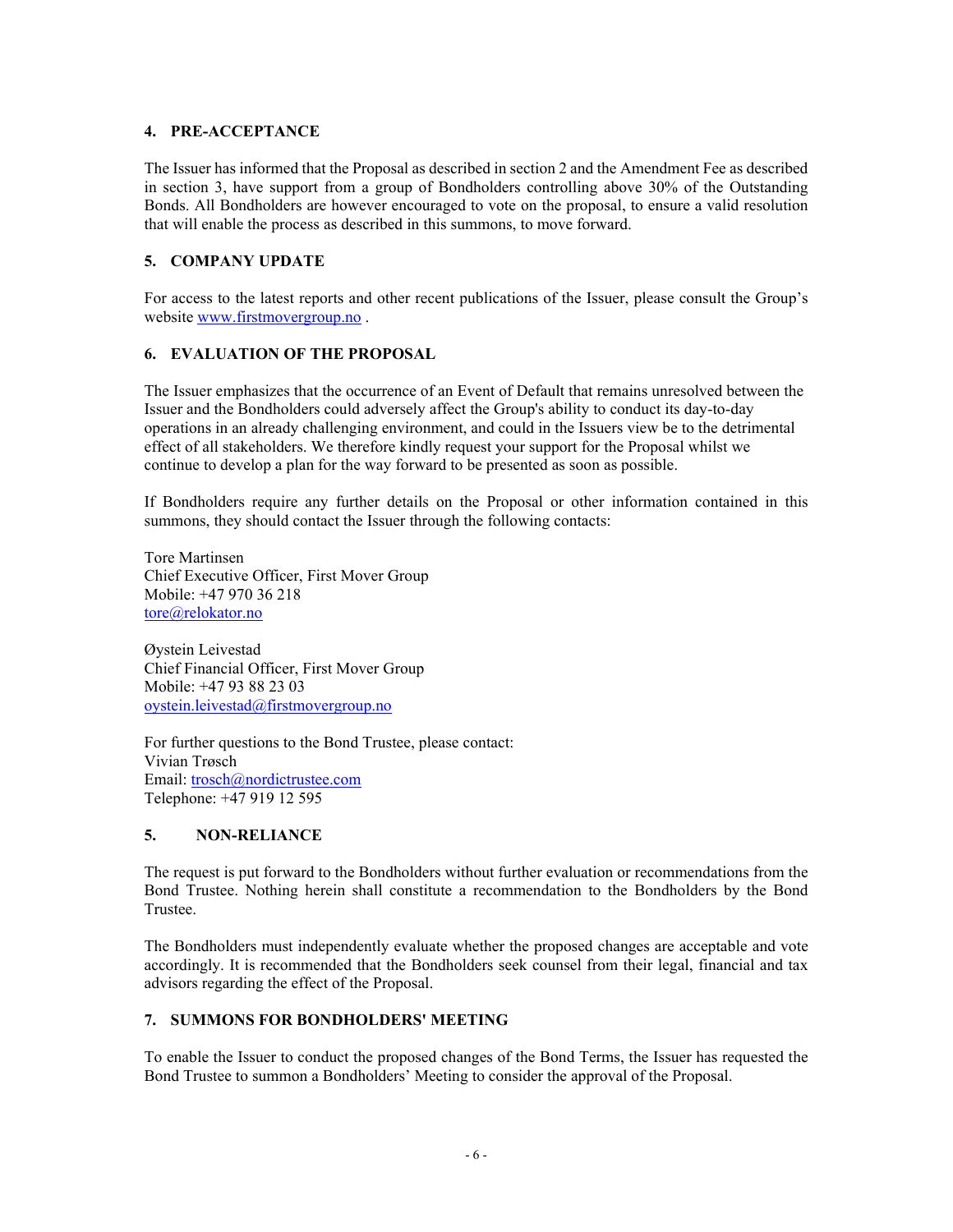Based on the information contained herein, the Bondholders are hereby summoned to a Bondholders' Meeting:

## **Time: 15 March 2022 at 13:00 hours (Oslo time), Place: The premises of Nordic Trustee AS, Kronprinsesse Märthas plass 1, 0160 Oslo**

#### **Agenda:**

- 1. Approval of the summons.
- 2. Approval of the agenda.
- 3. Election of two persons to co-sign the minutes together with the chairman.
- 4. Request for adoption of the Proposal:

#### **It is proposed that the Bondholders' Meeting resolve the following:**

*"The Bondholders approve the Proposal as described in section 2 and the payment of Amendment Fee as described in section 3 of this summons, and authorise and instruct the Bond Trustee to take such steps on behalf of the Bondholders as may be necessary or desirable in connection with the implementation of the Proposal and payment of the Amendment Fee, including without limitation to prepare, finalise and enter into the necessary agreements including an addendum to or amended Bond Terms (and any other amendment agreements or other documentation relating thereto or the other Finance Documents) to reflect the above.*"

To approve the above resolution, Bondholders representing at least 2/3 of the Voting Bonds represented in person or by proxy at the Bondholders' Meeting must vote in favour of the Proposal. In order to have a quorum, at least 1/2 of the Voting Bonds must be represented at the Bondholders' Meeting. If the Proposal is not adopted, the Bond Terms will remain unchanged.

**\*\*\*** 

Please find attached a Bondholder's Form from the Securities Depository (VPS), indicating your bondholding at the printing date. The Bondholder's Form will serve as proof of ownership of the Bonds and of the voting rights at the Bondholders' Meeting. (If the bonds are held in custody - i.e. the owner is not registered directly in the VPS - the custodian must confirm; (i) the owner of the bonds, (ii) the aggregate nominal amount of the bonds and (iii) the account number in VPS on which the bonds are registered.)

The individual bondholder may authorise the Issuer or the Bond Trustee to vote on its behalf, in which case the Bondholder's Form also serves as a proxy. A duly signed Bondholder's Form, authorising the Issuer or the Bond Trustee to vote, must then be returned to the Bond Trustee in due time before the meeting is scheduled (by scanned e-mail, telefax or post).

At the Bondholders' Meeting votes may be cast based on bonds held at close of business on the day prior to the date of the Bondholders' Meeting. In the event that Bonds have been transferred to a new owner after the Bondholder's Form was made, the new Bondholder must bring to the Bondholders' meeting or enclose with the proxy, as the case may be, evidence which the Bond Trustee accepts as sufficient proof of the ownership of the Bonds.